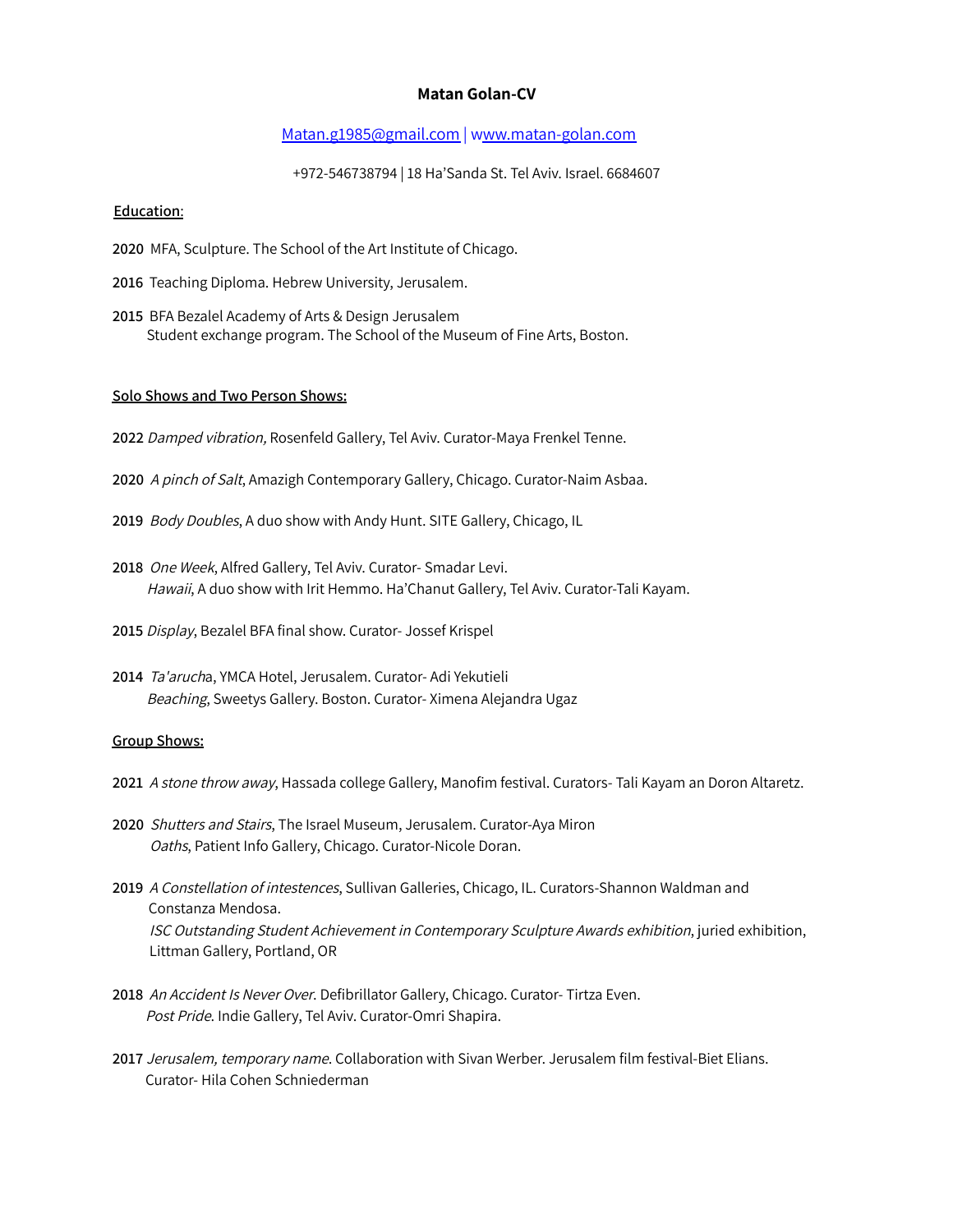Barbur BNB residency closing show. Barbur Gallery, Jerusalem.

- **2015** Nocturnal Scopus, The Brigham Young University Gallery, Jerusalem. Curator-Joseph Krispel Weeds, Collaboration with Eran Abukasiss, Barbur Gallery, Jerusalem. Curator-Hadas Amster
- **2014** Awesomeblahj, Piano Craft Guild Gallery, Boston. Curator-Megan McMillan **2014** Illusia, Hansen House, Jerusalem. Curator- Tamir Lichtenberg
- **2011** Highlight Margins, Fresh Paint 4 art fair, Tel Aviv. Curator-Neomi Aviv

### **Grants and Awards**

**2021** Young Artist Prize by the Israeli Ministry of Culture.

- **2020** Art Class grant and studio recipient by the Tel Aviv municipality arts department. ARTIQ honorarium mentioning as finalist
- **2019** International Sculpture Center award for Outstanding Student Achievement in Contemporary Sculpture. School of the Art Institute of Chicago Graduate Dean Professional Development Award
- **2018** Incentive Scholarship School of the Art Institute of Chicago Special project prize by the Rabinovich foundation and Tel Aviv ministry of art and culture.
- **2015** BFA excellence award in Video Art, By Presser Michel and Lorine.

### **Bibliography and Reviews**

- **2020** The Israel museum is reopening after five months/ Gilad Meltzer, HA'ARETZ 19/08/20 Between inside and out, material and space/ David Cohen. EREV-RAV 25/4/2020 Shutters and stairs. Elements of Modern Architecture in Contemporary Art. Catalogue edited by Aya Miron. The Israel Museum, Jerusalem 2020 Vision and Failure. 2018. Alfred Gallery. Catalogue edited by Talya Raz and Lior Shor. Alfred-Cooperative Institute for art and Culture.
- **2018** Models for lost esthetics/ Uzi Tzur. HA'ARETZ 29/07/2018 Between the roof and the Caryatid/ Tamar Getter 05/2018 One Week/ Camea Smith, TELAVIVIAN 19/04/2018
- **2017** Barbur BNB celebrates three years/ Lee Barbo. EREV-RAV 25/7/2017

#### **Special Projects**

- **2021** Fresh paint art fair, the independent artists greenhouse
- **2019** Residency at Ox-Bow school of art, MI